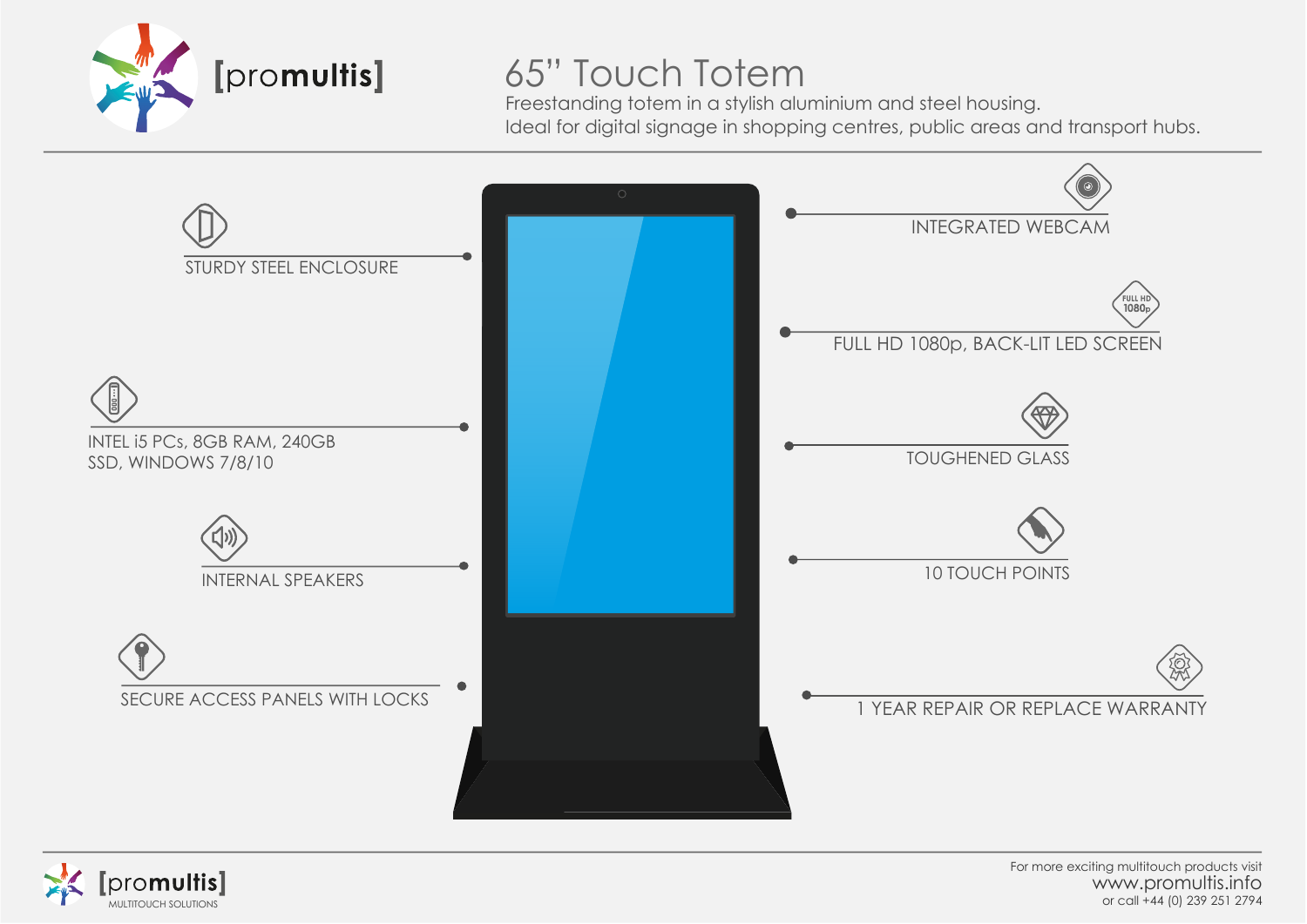## IMPORTANT INFORMATION

If the totem is not positioned in a stable location, it can be potentially hazardous due to falling. Many injuries, particularly to children, can be avoided by taking simple precautions such as:

- Use cabinets or stands recommended by the manufacturer of the totem.
- Only use furniture that can safely support the totem .
- Ensure the totem is not hanging over the edge of the supporting furniture.
- Do not place the totem on tall furniture (for example, cupboards or bookcases) without anchoring both the furniture and the totem to a suitable support.
- Do not position the totem on cloth or place any material between the totem and supporting furniture.
- Educating children about the dangers of climbing on furniture to reach the totem or its controls.
- Do not use immediately after moving from a low temperature to high temperature environment, as this causes condensation, which may result in fire, electric shock, or other hazards.
- To avoid possible condensation it is recommended to not use the device within 24 hours after its arrival, to avoid possible condensation.

#### **Warning:**

**To prevent the spread of fire, keep candles or other open flames away from the totem all the times.**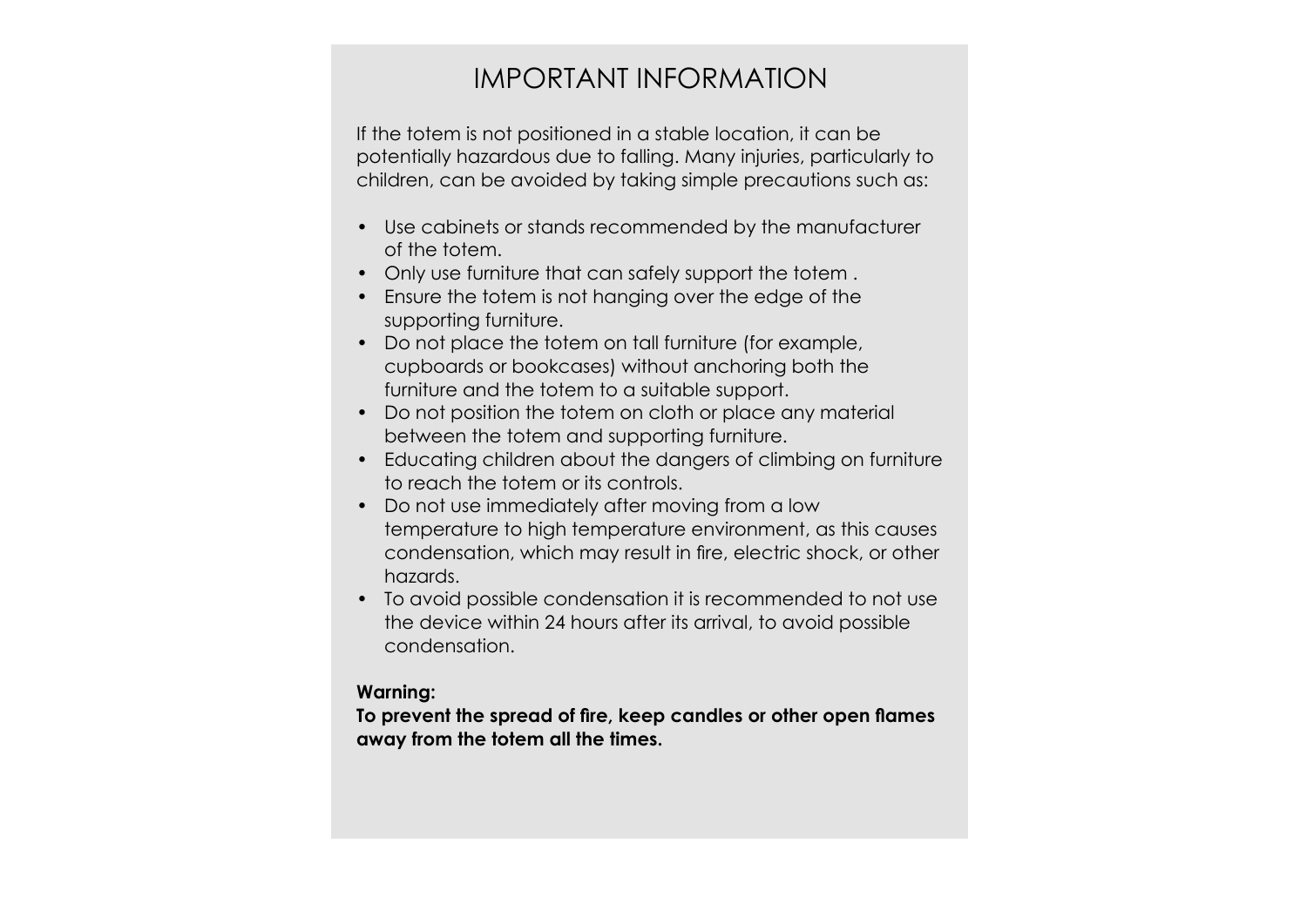## IMPORTANT SAFETY INFORMATION

Electricity may cause personal injuries and property damage if improperly handled. The totem has been engineered and manufactured with the highest priority on safety. But IMPROPER USE CAN RESULT IN POTENTIAL ELECTRIC SHOCK OR FIRE HAZARD. In order to prevent potential danger, please observe the following instructions when installing, operating and cleaning the product. To ensure your safety and prolong the service life of your totem, please read the following precautions carefully before using the product.

- 1. Read these instructions---All operating instructions must be read and understood before the product is operated.
- 2. Keep these instructions---These safety and operating instructions must be kept in a safe place for future reference.
- 3. Note all warnings---All warnings on the product and in the instruction manual must be observed closely.
- 4. Follow all instructions---All operating instructions must be followed.
- 5. Attachments---Only use attachments/ accessories specified by the manufacturer. Do not use attachments which are not recommended by the manufacturer. Use of improper attachments can result in accidents.
- 6. Power source---This product is intended to be supplied with a listed power supply indicated on the marking label. If you are not sure of the type of power supply to your home, consult your product dealer or local power company. For added protection for this product during

a lightning storm, or when it is left unattended and unused for a long period of time, unplug it from the wall outlet and disconnect the cable system.

7. Power cord protection---Protect the power cord from being walked on or pinched particularly at plugs, convenience receptacles, and the point where they exit from the apparatus.

NOTE: Where the mains plug or an appliance coupler is used as the disconnected device, the disconnected device shall remain readily operable.

- 8. Overloading---Do not overload wall outlets, extension cords, or convenience receptacles on other equipment as this can result in a risk of fire or electric shock.
- 9. Entering of objects and liquids---Never insert an object into the product through vents or openings. High voltages are present in the product and inserting an object can cause electric shock and/or short internal parts. For the same reason, do not spill water or liquid on the product.
- 10. Servicing---Refer all servicing to qualified service personnel. Servicing is required when the apparatus has been damaged in any way, such as the power-supply cord or plug is damaged, liquid has been spilled or objects have fallen into the apparatus, the apparatus has been exposed to rain or moisture, does not operate normally or has been dropped.

11. Damage requiring service---If any of the following conditions occurs, unplug the power cord from the AC outlet and request a qualified service technician to perform repairs.

a. When the power cord or plug is damaged.

b. When liquid is spilled on the product or when objects have fallen into the product.

c. When the product has been exposed to rain or water.

d. When the product does not operate properly as described in the operating instructions.

e. If the product has been dropped or the cabinet has been damaged in any way.

f. When the product display an abnormal condition or exhibits a distinct change in performance. Any noticeable abnormality in the product indicates that the product needs servicing.

- 12. Replacement parts---In case the product needs replacement parts, make sure that the service person uses replacement parts specified by the manufacturer, or those with the same characteristics and performance as the original parts. Use of unauthorized parts can result in fire, electric shock and/or other danger.
- 13. Safety checks---Upon completion of service or repair work, request the service technician to perform safety checks to ensure that the product is in proper operating condition.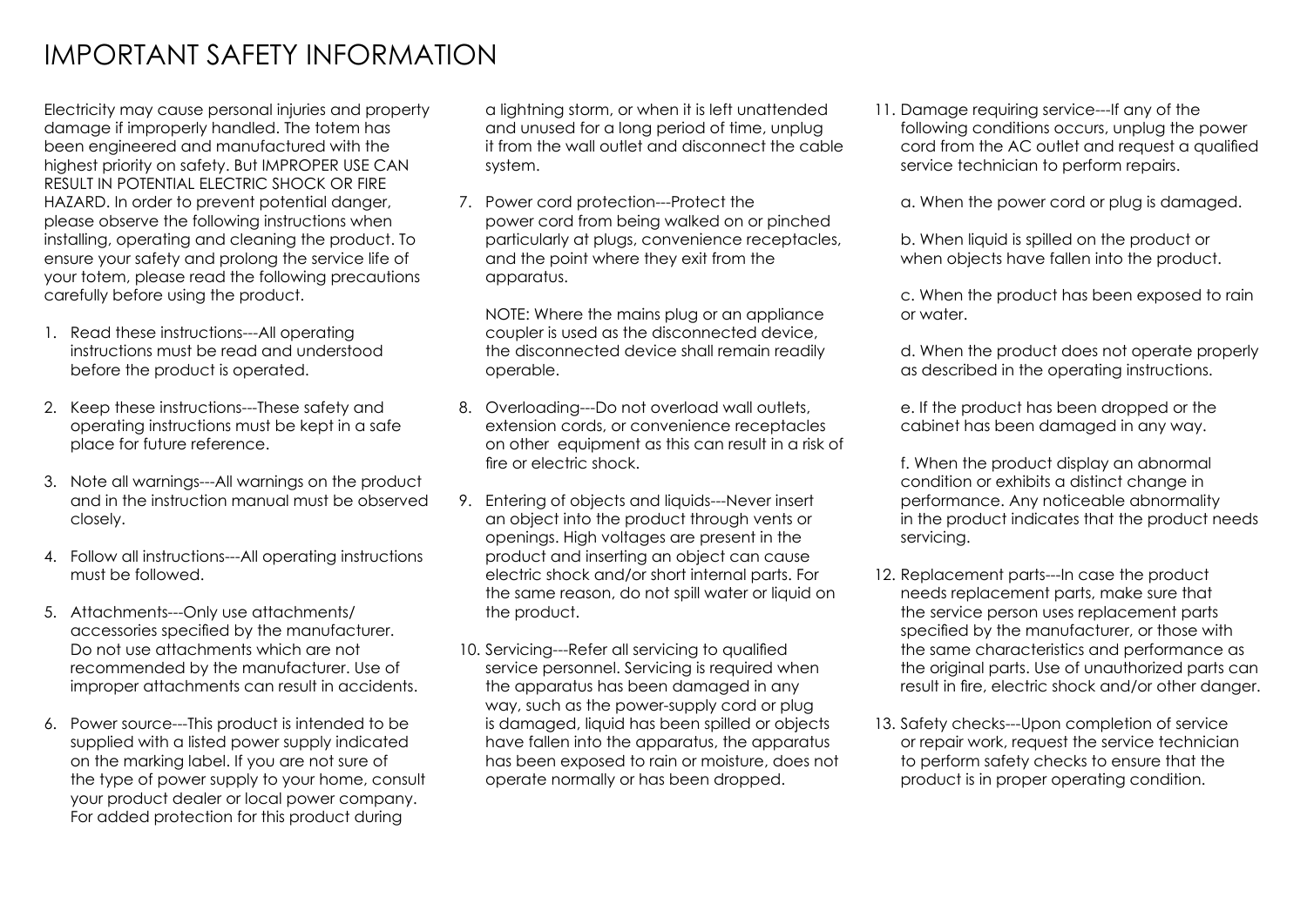## IMPORTANT SAFETY INFORMATION

- 14. Wall or ceiling mounting---When mounting the product on a wall or ceiling, be sure to install the product according to the method recommended by the manufacturer. This is a safety issue.
- 15. Careful move---When a trolley is used, be cautious when moving the trolley/apparatus combination to avoid injury from the product tipping over. Sudden stops, excessive force and uneven floor surfaces can cause the product to fall from the trolley.

Never attempt to move the totem unless the AC Power cord has been disconnected.

- 16. Lightning---Unplug this apparatus during a thunder storm or when unused for long periods of time.
- 17. About location / environment— Do not use in hot and cold rooms (locations).
- When the unit is used in rooms (locations) with low temperature, the picture may leave trails or appear slightly delayed. This is not a malfunction, and the unit will recover when the temperature returns to normal.
- Do not leave the unit in a hot or cold location. Also, do not leave the unit in a location exposed to direct sunlight or near a heater, or in high humidity, as this may cause the cabinet to deform and the screen to malfunction, and affect the totem's performance.
- Do not use immediately after moving from a low temperature to high temperature environment, as this causes condensation, which may result in fire, electric shock, or other hazards.
- Environment condition: Operating temperature: 5°C – 35°C Operating humidity: 20 – 80 % (no moisture condensation) Storage temperature:  $-15^{\circ}$ C – 45 $^{\circ}$ C
- Storage humidity: 10 80 % Atmospheric pressure: 86 kPa ~106 kPa
- 18. Clean only with dry cloth---Unplug this product from the wall outlet before cleaning. Do not use liquid cleaners or aerosol cleaners. Use a soft cloth for cleaning.
- 19. Ventilation---Do not block any ventilation openings. Install the totem in accordance with the manufacturer instructions. The vents and other openings in the cabinet are designed for ventilation. Do not cover or block these vents and openings since insufficient ventilation can cause overheating and shorten the life of the product.
- 20. Panel protection---The display panel used in this product is made of glass. Therefore, it can break when the product is dropped or impacted upon by other objects. Be careful not to be injured by broken glass pieces in case the display panel breaks.

21. Pixel defect---The display panel is a very high technology product, giving you finely detailed pictures. Occasionally, a few non-active pixels may appear on the screen as a fixed point of blue, green or red. Please note that this does not affect the performance of your product.

WARNING: For continued safety, apparatus with class I construction shall be connected to a mains socket outlet with a protective earthing connection.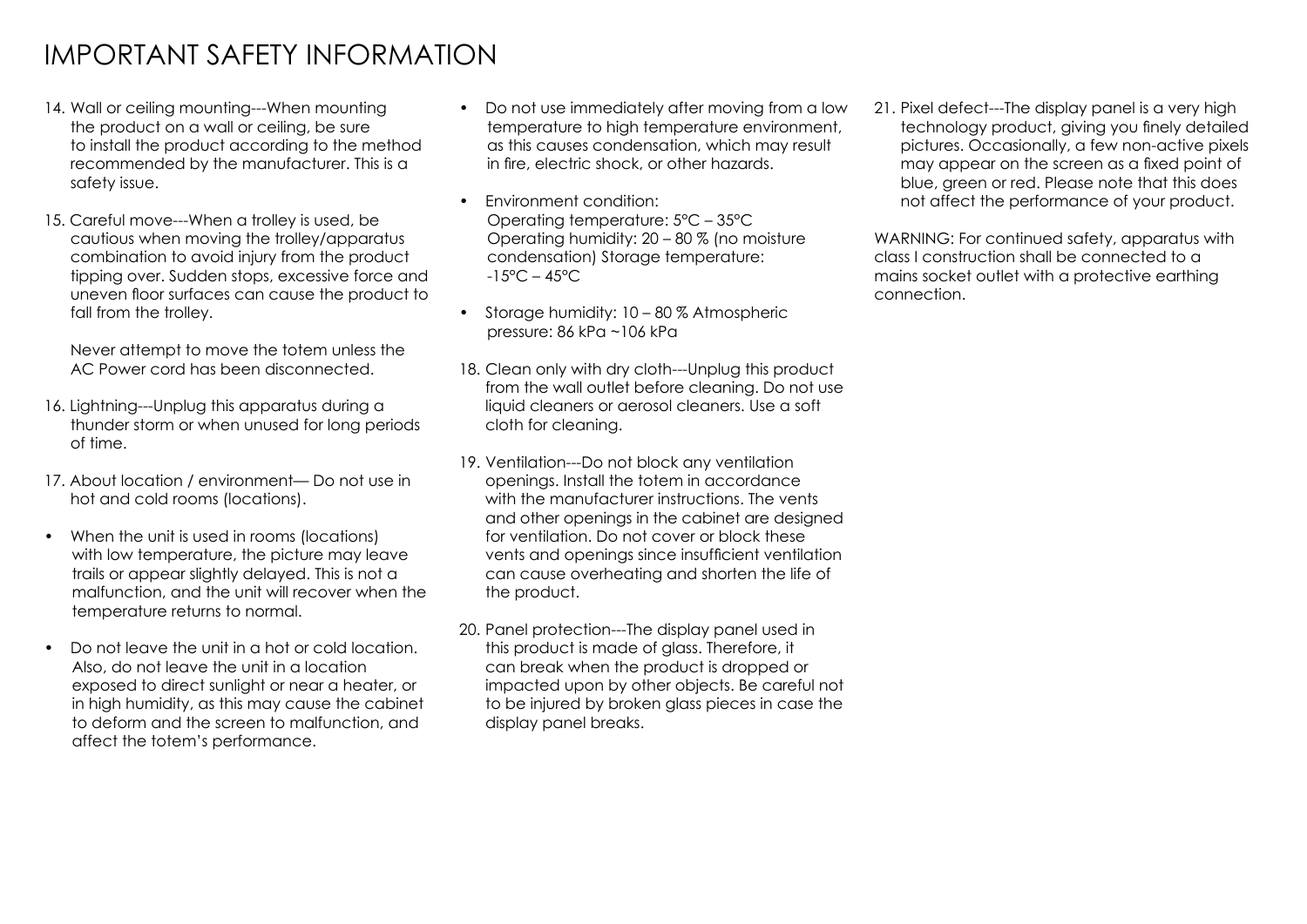| <b>CHASSIS FEATURES</b>                                       |                                |  |
|---------------------------------------------------------------|--------------------------------|--|
| Materials                                                     | Metal & Aluminum               |  |
| Glass type                                                    | Toughened                      |  |
| Colour                                                        | <b>Black</b>                   |  |
| <b>Dimensions</b>                                             | Plate or curved feet           |  |
| <b>Base</b>                                                   | Plate or curved feet           |  |
| <b>PANEL</b>                                                  |                                |  |
| Interactive area                                              | 809mm x 1439mm (65")           |  |
| Panel resolution                                              | 1080p HD                       |  |
| Native resolution                                             | 1080 pixels x 1920 pixels 60Hz |  |
| Brightness (nits)                                             | 450                            |  |
| Contrast ratio                                                | 1500 to 1                      |  |
| Response time                                                 | 6 <sub>ms</sub>                |  |
| Aspect ratio                                                  | 16x9                           |  |
| Viewing angle                                                 | 178° / 178°                    |  |
| Pixel pitch                                                   | $0.744$ (mm)                   |  |
| <b>LCD Illumination</b>                                       | <b>Backlit LED</b>             |  |
| Speaker                                                       | 10W x2                         |  |
| <b>ENVIRONMENT</b>                                            |                                |  |
| Operating temperature                                         | 50°F to 104°F (10°C to 40°C)   |  |
| <b>Operating Humidity</b>                                     | 10% to 80%, non-condensing     |  |
| Storage Temperature                                           | -4°F to 113°F (-20°C to 45°C)  |  |
| <b>Storage Humidity</b>                                       | 5% to 95%, non-condensing      |  |
| SHIPPED WITH                                                  |                                |  |
| Cables                                                        | Power cable                    |  |
| Remote control                                                | Included                       |  |
| User manual                                                   | Included                       |  |
| WARRANTY                                                      |                                |  |
| I year repair or replace warranty as standard                 |                                |  |
| Extended warranties and SLA's available at an additional cost |                                |  |

| <b>INFRA RED TOUCH</b>                            |                                                                                              |  |  |
|---------------------------------------------------|----------------------------------------------------------------------------------------------|--|--|
| <b>Touch Points</b>                               | 10                                                                                           |  |  |
| Touch sensitive to                                | Finger, Opaque object, Stylus                                                                |  |  |
| <b>Sunlight Sensitivity</b>                       | Can be used in direct sunlight                                                               |  |  |
| Interpolation                                     | 32,768x32,768                                                                                |  |  |
| Response time                                     | Repeated touch <6ms                                                                          |  |  |
| Drift                                             | None                                                                                         |  |  |
| Temperature                                       | $-20^{\circ}$ C~60 $^{\circ}$ C                                                              |  |  |
| Accuracy                                          | ±2mm                                                                                         |  |  |
| Interface                                         | $USB-2$                                                                                      |  |  |
| <b>Relative Humidity</b>                          | 10%~90%RH                                                                                    |  |  |
| Supported                                         | OS Windows                                                                                   |  |  |
| <b>INTEGRATED MICROSOFT LIFECAM CINEMA WEBCAM</b> |                                                                                              |  |  |
| True 720p HD video                                | Records true HD-quality video at<br>up to 30 fps.                                            |  |  |
| Auto Focus                                        | Images stay sharp and detailed<br>even during close-ups.                                     |  |  |
| High-precision glass<br>element lens              | Delivers more accurate colours<br>and sharper video.                                         |  |  |
| ClearFrame Technology                             | Delivers smooth, detailed video,<br>even in low light conditions.                            |  |  |
| Digital Microphone                                | With noise cancelling technology,<br>helps improve speech quality for<br>crystal clear audio |  |  |
| <b>TrueColor Technology</b>                       | Automatically controls exposure<br>for bright and colourful video.                           |  |  |

| INTEL NUC PC INTEGRATED IN REAR OF TOTEM |                              |  |  |  |
|------------------------------------------|------------------------------|--|--|--|
| Processor                                | Intel Core i7                |  |  |  |
| <b>Graphics</b>                          | Intel Iris Plus Graphics 640 |  |  |  |
| <b>USB</b>                               | Hi-speed USB 2.0 Ports       |  |  |  |
| Wireless                                 | Dual Band Wireless-AC        |  |  |  |
| Memory                                   | 8GB RAM                      |  |  |  |
| <b>Hard Drive</b>                        | 240GB SSD                    |  |  |  |
| OS                                       | Windows 10                   |  |  |  |
|                                          |                              |  |  |  |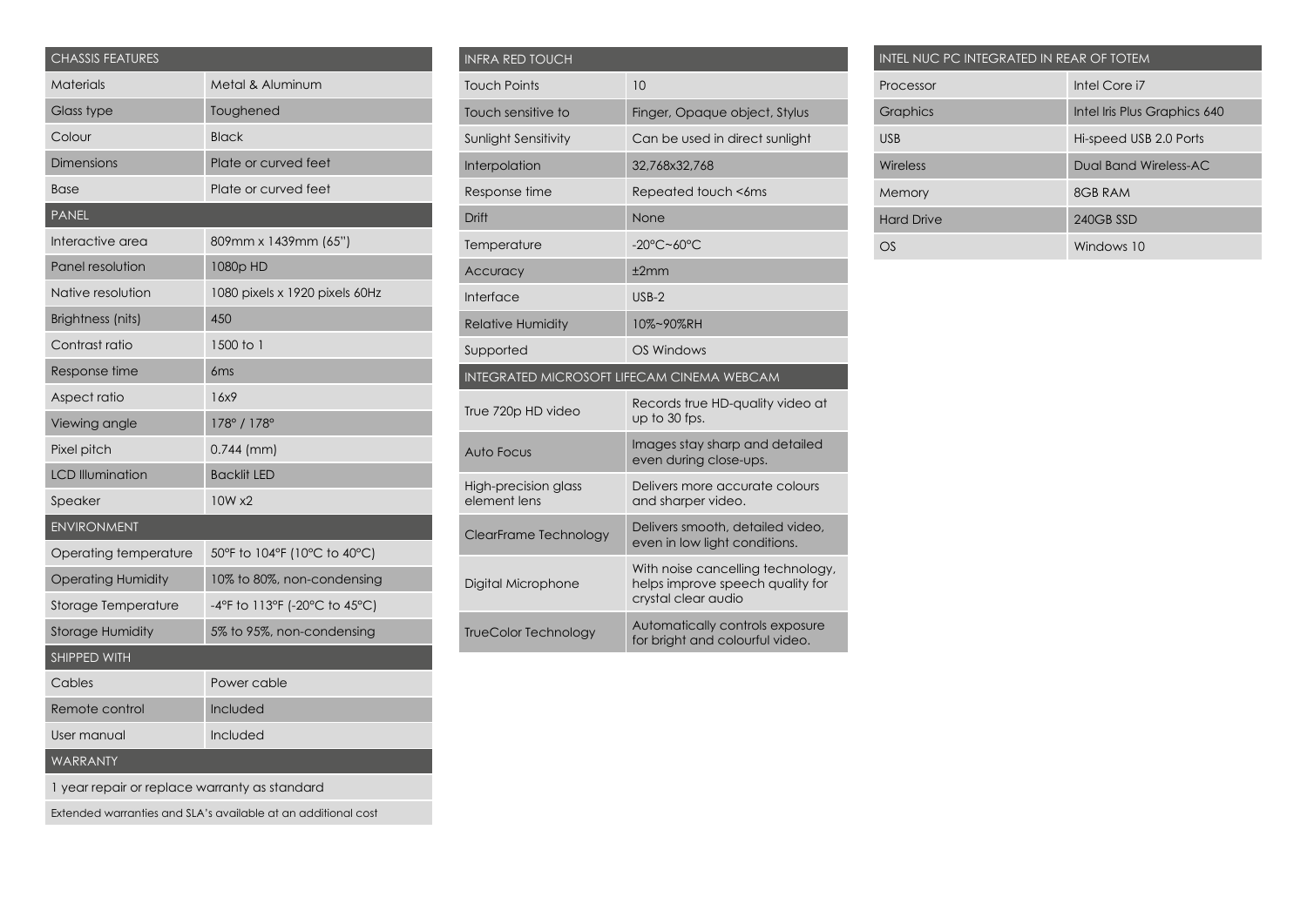## BASIC OPERATION

## **Turning the totem on or off**

- 1 Plug the power cord into an AC Power outlet. Press Power Switch on the totem.
- 2 Now the totem is in standby mode. Wait a moment until the power indicator lights up, then press POWER  $\binom{1}{2}$  to turn on the totem. (Be sure to wait for a few seconds before pressing POWER button. If you promptly press POWER button then the totem may not respond or act wrongly.)
- 3 Press button  $\mathbf{\dot{C}}$  again to turn off the totem and put the totem in standby mode. To cut off the power completely, press Power Switch on the totem.

*Note: If the totem does not receive a displaying signal for a certain time, the totem goes into standby mode.*

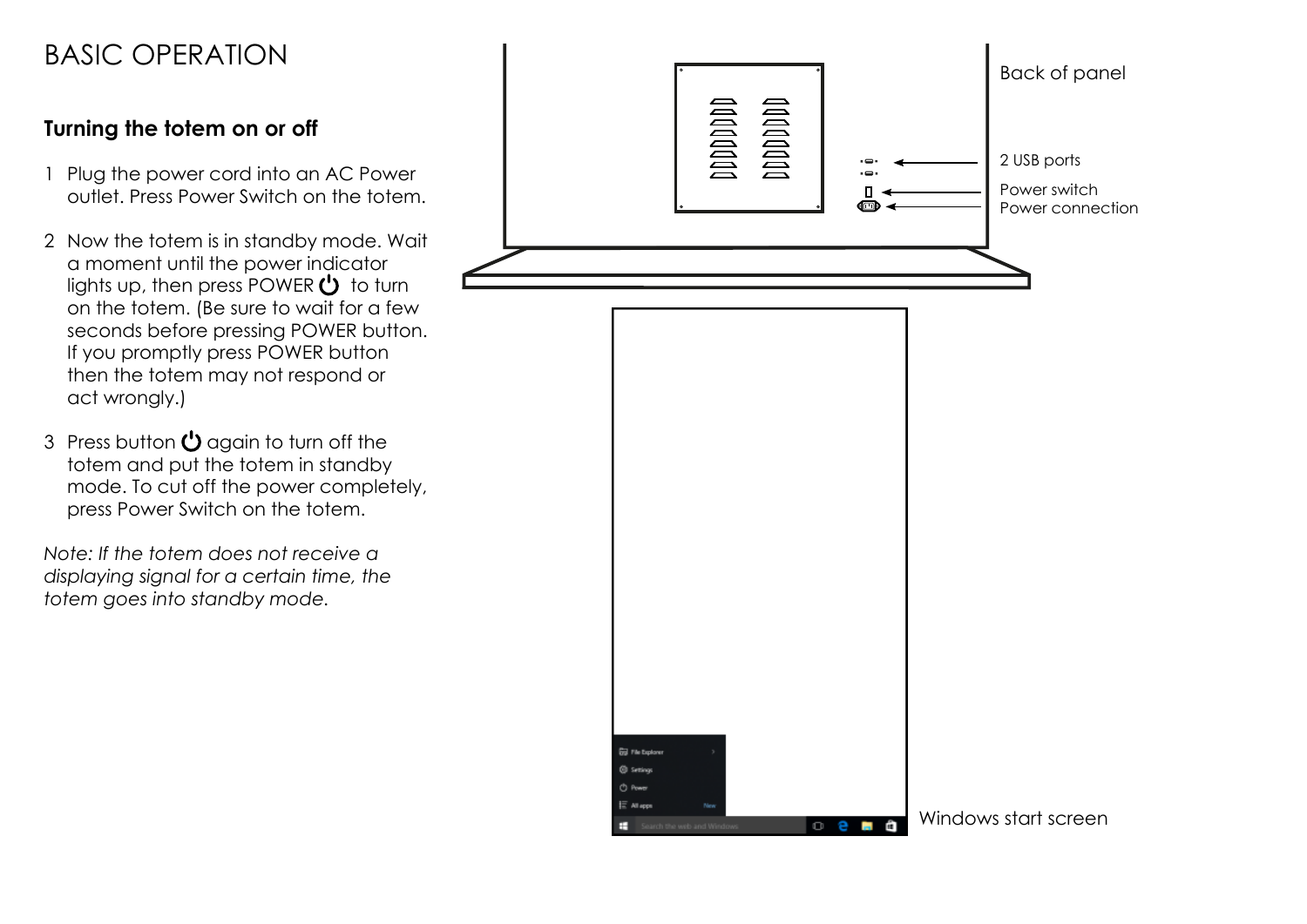## Controller (depending on which model)



| $\overline{1}$ | Power<br>Press to tum me IU on and off                                                                                               |
|----------------|--------------------------------------------------------------------------------------------------------------------------------------|
| $\overline{2}$ | <b>MUTE</b><br>Press to temporarily swtch the sound off                                                                              |
| 3              | <b>CHANNELS</b><br>Change channel inputs                                                                                             |
| $\overline{4}$ | <b>ID (Screen Identification)</b><br><b>DO NOT PRESS AS THIS WILL DISABLE</b><br><b>ALL REMOTE FUNCTIONS*</b>                        |
| 5              | <b>SOURCE/ AV/ INPUT</b><br>Press all to display a menu of all<br>available<br>input sources                                         |
| 6              | <b>MENU</b><br>Press to display the on-screen menu                                                                                   |
| $\overline{7}$ | <b>EXIT</b><br>Press to close current menu                                                                                           |
| 8              | ΟK<br>Press to accept your selection or<br>display the current mode<br>Press to select on-screen menu items or<br>change menu values |
| 9              | Picture<br>Change picture setting, user, high<br>brightness, standard, sport, cinema                                                 |
| 10             | <b>Display</b><br>Model info on screen                                                                                               |

| ו ו             | REWIND/FORWARD/PLAY/PAUSE/STOP<br>Able to rewind, forward, play, pause<br>and stop the screen |
|-----------------|-----------------------------------------------------------------------------------------------|
| 12 <sup>°</sup> | Vol+ / Vol -<br>Press to increase or decrease the<br>volume                                   |
| 13              | F1                                                                                            |
| 14              | F <sub>2</sub>                                                                                |
| 1.5             | F3                                                                                            |
| 16              | <b>F4-FREEZE</b><br>Press to freeze the picture and doesn't<br>pause PC                       |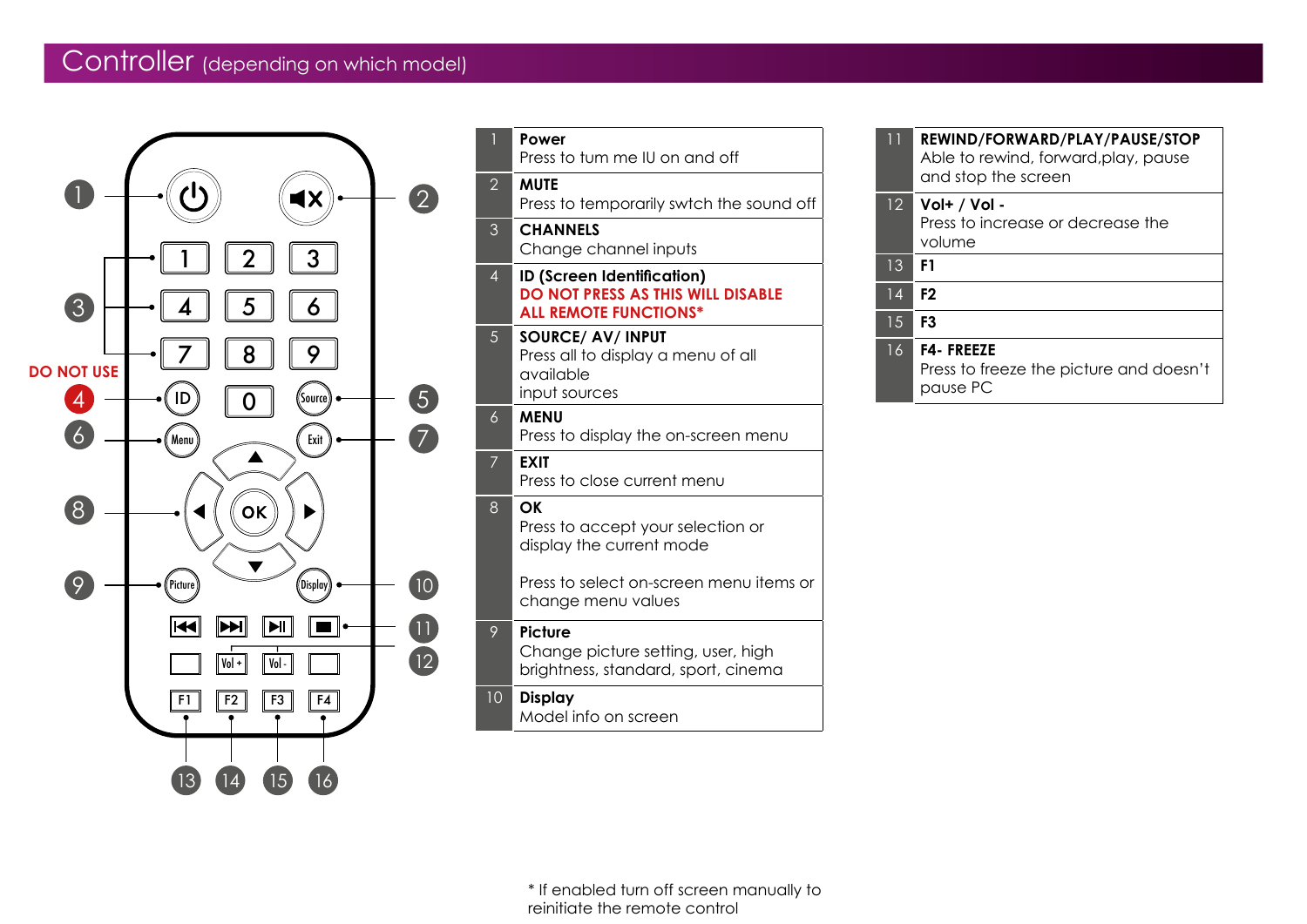## Controller (depending on which model)



| $\overline{1}$  | Power<br>Press to tum me IU on and off                   |
|-----------------|----------------------------------------------------------|
| $\overline{2}$  | <b>MUTE</b><br>Press to temporarily swtch the sound off  |
| 3               | <b>NUMBERS</b><br>Change channel inputs                  |
| $\overline{4}$  | <b>P MODE</b>                                            |
| 5               | <b>S MODE</b>                                            |
| 6               | <b>MENU</b><br>Select menu                               |
|                 | VOL+ / VOL -<br>Press to increase or decrease the volume |
|                 | <b>CHANNEL</b><br>Press to change channels               |
| 7               | <b>SLEEP</b><br>Sleep mode                               |
| 8               | <b>EXIT</b>                                              |
| 9               | PC.<br>Switch to PC mode                                 |
| 10              | <b>HDMI</b><br>Switch to HDMI mode                       |
| $\overline{11}$ | <b>TV</b><br>Switch to TV mode                           |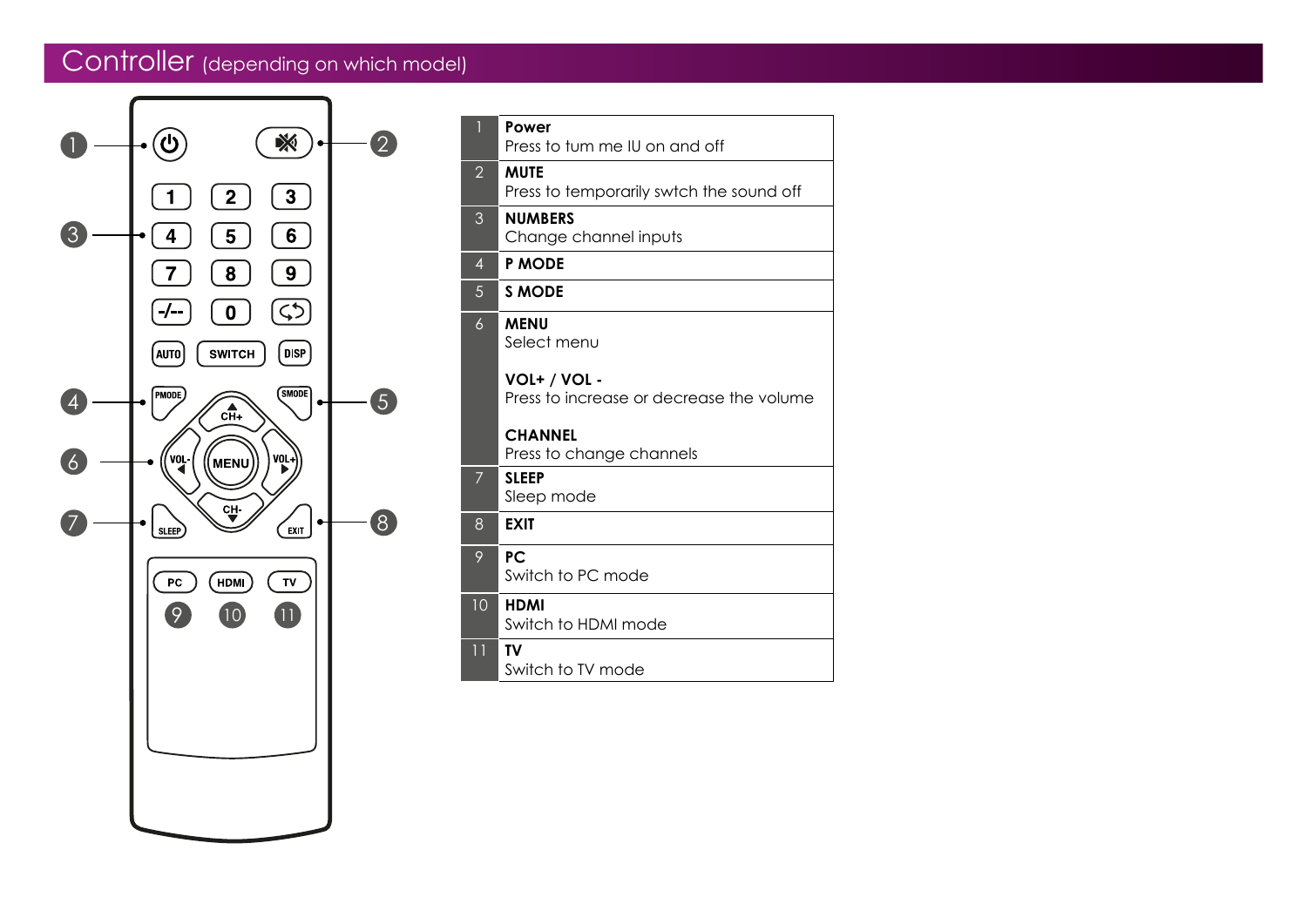## Touch calibration

Touch screens are calibrated with the preinstalled Windows Touch Pack and should be working automatically. The settings should not require any further adjustment.

#### **If there is no touch response**

Please check the power connections to the overlay are pushed in fully. Also check the USB cable is connected into the overlay and the PC, try disconnecting and re-connecting both.

After checking all cables are fully connected please try shutting down or restarting the Totem.

#### **If the touch is not precise**

Go through calibration setup right.

If there are any further faults or issues, please contact Promultis technician.

### **Touch calibration settings**

If you need to calibrate your touch screen in Windows use the following steps: Click Start and then Control Panel. Under Tablet PC Settings, tap Calibrate the screen for pen or touch input. On the Display tab, under Display options, tap Calibrate and then Yes to allow the program to make changes.

The PC settings are only available when the touch screen is properly detected. If the option is not visible, ensure that the USB cable is connected to the PC.

If calibration does not resolve your problem, tap Reset Calibration data under Display options on the Display tab. This will remove all previous calibration data and reset your monitor display back to default settings.



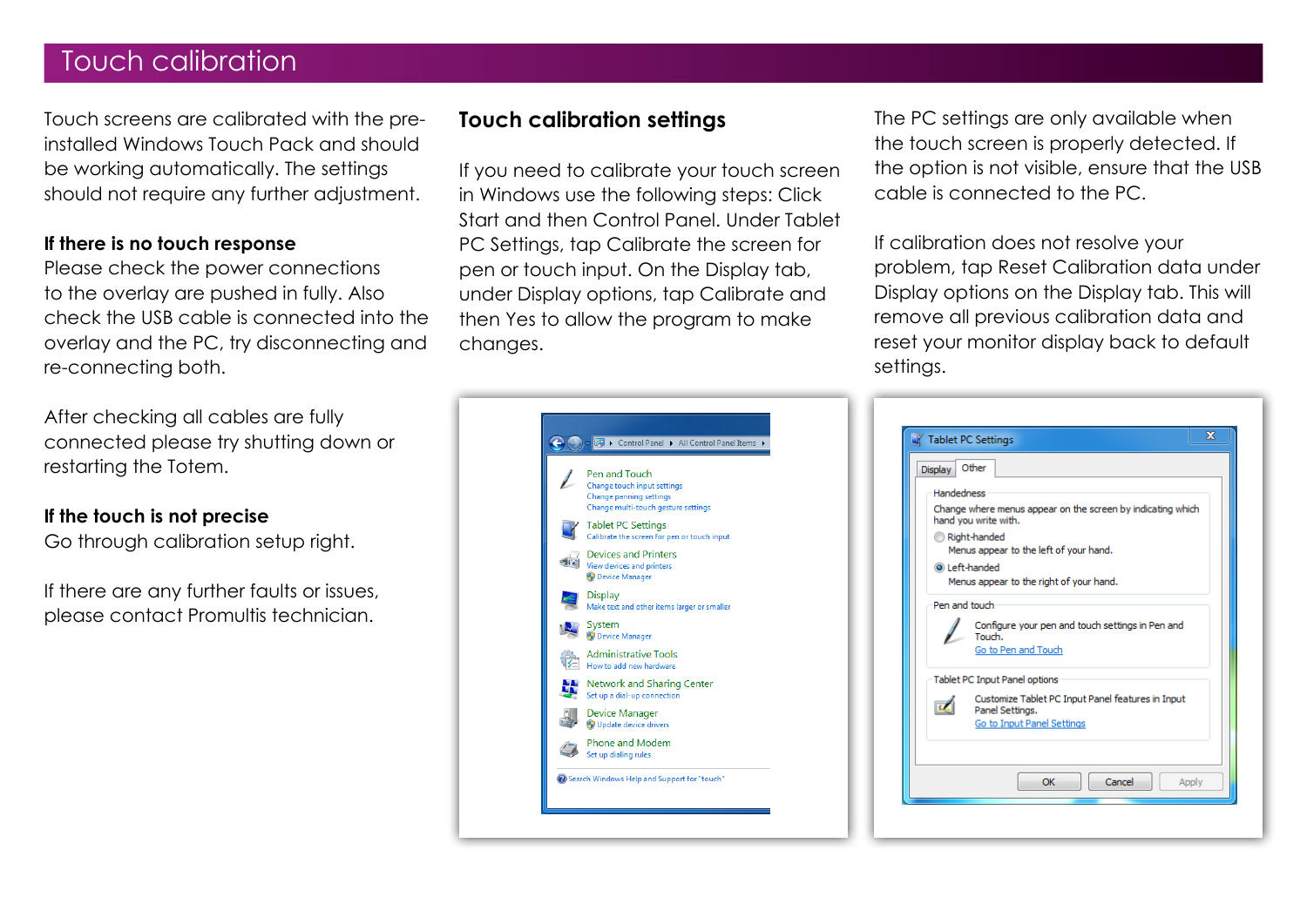# **POWER, CAPABILITIES, AND PERFORMANCE<br>IN FOUR INCHES SQUARE**

#### **Highlighted Features**

- 7th generation Intel® Core™ i5-7260U processor 1
- $\overline{a}$ Intel® Iris<sup>™</sup> Plus Graphics 640
- Two DDR4 SO-DIMM sockets (up to 32 GB, 2133 MHz) 3
- 1x SATA3 port for connection to 2.5" HDD or SSD 4 (NUC7i5BNH)
- M.2 slot with flexible support for a 42 or 80 mm M.2 SSD 5
- Intel<sup>®</sup> Optane<sup>™</sup> Memory ready (NUC7i5BNH) 6
- Intel® Dual Band Wireless-AC 8265 and Bluetooth\* 4.2  $\overline{7}$
- Back panel DC power connector (12-19V) 8
- One full-size HDMI\* 2.0 display port supporting  $\mathbf Q$ 8 channel audio (7.1 surround sound)
- 10 Intel® Gigabit LAN
- 11 Two USB 3.0 ports on the back panel
- 12 Thunderbolt<sup>"</sup> 3 port with support for USB<sup>\*</sup> 3.1 gen 2. DisplayPort\* 1.2 and 40 Gb/s Thunderbolt
- 13 Kensington lock support
- 14 Support for user-replaceable third-party lids
- 15 Micro SD card slot
- Consumer infrared sensor 16
- 17 Two USB 3.0 ports (including one charging port) on the front panel
- 18 Front panel headphone/microphone jack
- 19 Front panel power button
- 20 Dual-array front microphones
- 21 Multi-color front panel LED ring







**NUC7i5BNK**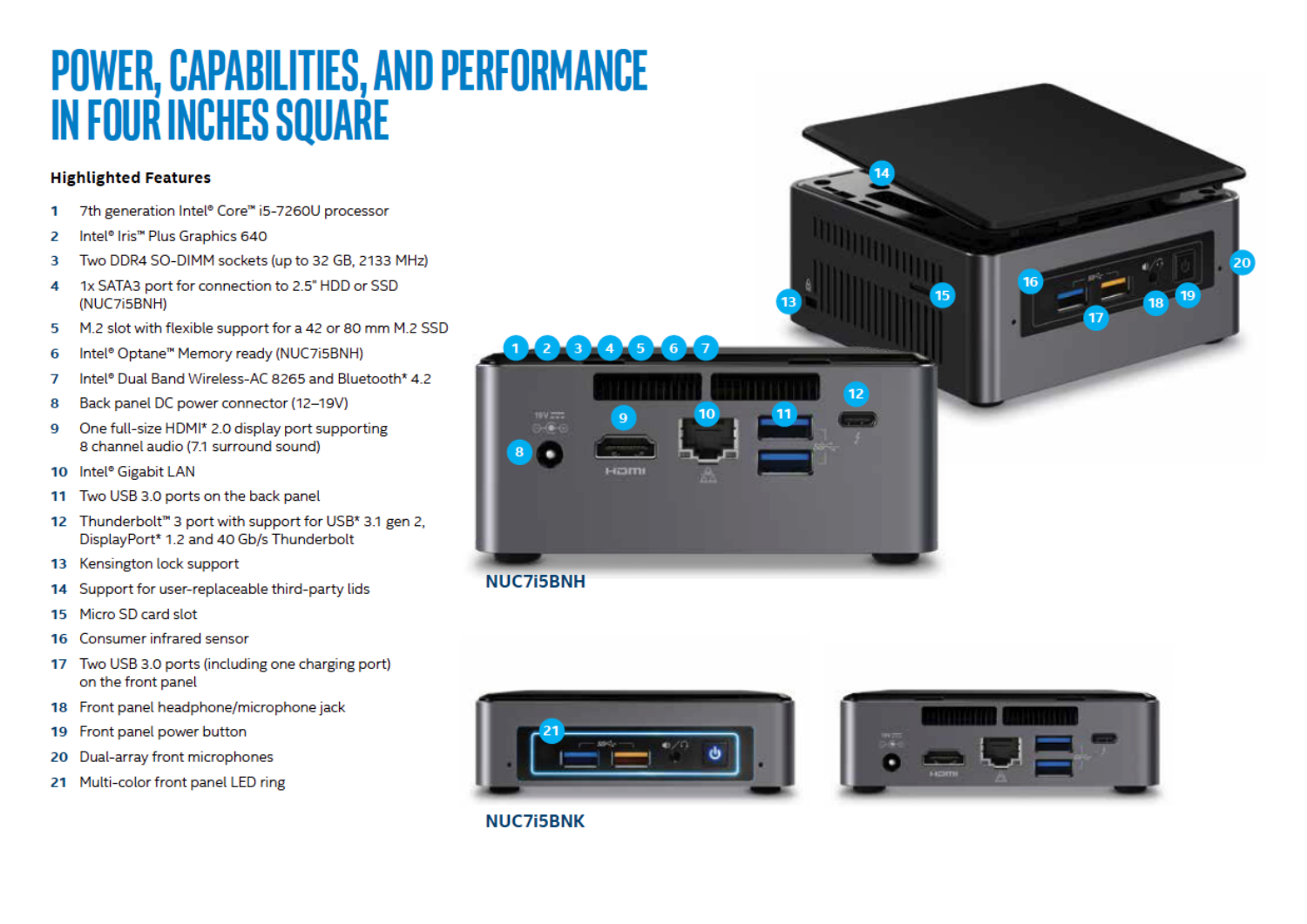# **INTEL® NUC KITS NUC7i5BNH AND NUC7i5BNK**

#### **Technical Specifications**

#### **Processor**

. Intel® Core™ i5-7260U processor (2.2 GHz to 3.4 GHz Turbo! Dual-Core 4 MB cache, 15W TDP)

#### **Graphics**

- Intel<sup>®</sup> Iris<sup>™</sup> Plus Graphics 640
- . One HDMI\* 2.0 port with 4K at 60 Hz
- . Thunderbolt™ 3 port with support for USB\* 3.1 Gen 2, DisplayPort\* 1.2 and 40 Gb/s Thunderbolt

#### **System Memory**

. Two DDR4 SO-DIMM sockets (up to 32 GB, 2133 MHz), 1.2V

#### **Storage Capabilities NUC7i5BNH**

- . Micro SDXC slot with UHS-I support on the side
- . One M.2 connector supporting 22x42 or 22x80 M.2 SSD
- . One SATA3 port for connection to 2.5' HDD or SSD (up to 9.5 mm thickness)

#### **NUC7i5BNK**

- . Micro SDXC slot with UHS-I support on the side
- . One M.2 connector supporting 22x42 or 22x80 M.2 SSD

#### **Peripheral Connectivity**

- Intel<sup>®</sup> Gigabit LAN
- Thunderbolt 3 port with support for USB\* 3.1 Gen 2, DisplayPort\* 1.2 and 40 Gb/s Thunderbolt

#### <sup>1</sup>Actual speeds are subject to change

Intel products are not intended for use in medical, life-saving, or life-sustaining applications. Intel may make changes to specifications and product descriptions at any time, without notice.

All products, dates, and figures specified are preliminary based on current expectations, and are subject to change without notice. Availability in different channels may vary.

Actual Intel® NUC kit may differ from the image shown.

- . Four Super Hi-Speed USB 3.0 ports (two back panel ports and two front ports including one charging port)
- . Two additional Hi-Speed USB 2.0 ports via internal header
- . Intel<sup>®</sup> Dual Band Wireless-AC 8265 (802.11ac). 2x2, up to 867 Mbps
- . Dual Mode Bluetooth\* 4.2

#### **System Bios**

- .64 Mb Flash FFPROM with Intel<sup>®</sup> Platform Innovation Framework for EFI Plug and Play
- Advanced configuration and power interface V3.0b, SMBIOS2.5
- . Intel<sup>®</sup> Visual BIOS
- . Intel® Express BIOS update support

#### **Hardware Management Features**

- Processor fan speed control
- Voltage and temperature sensing
- . Fan sensor inputs used to monitor fan activity
- ACPI-compliant power management control

#### **Expansion Capabilities**

- . Two Internal USB 2.0 ports via two 1x4 headers (for replaceable lid support)
- . One AUX PWR header
- . One Consumer Electronics Control header

#### **Audio**

- . Up to 7.1 surround audio via HDMI
- Headphone/microphone jack on the front panel

INFORMATION IN THIS DOCUMENT IS PROVIDED IN CONNECTION WITH INTEL<sup>®</sup> PRODUCTS. NO LICENSE. EXPRESS OR IMPLIED. BY ESTOPPEL OR OTHERWISE. TO ANY INTELLECTUAL PROPERTY RIGHTS IS GRANTED BY THIS DOCUMENT. EXCEPT AS PROVIDED IN INTEL'S TERMS AND CONDITIONS OF SALE FOR SUCH PRODUCTS. INTEL ASSUMES NO LI-ABILITY WHATSOEVER, AND INTEL DISCLAIMS ANY EXPRESS OR IMPLIED . Dual-array microphones on the front panel

#### **Front Panel Header**

. Reset, HDD LED, Power LEDs, power on/off

#### **Mechanical Chassis Size**

- **NUC7i5BNH**
- $\cdot$  4.53' x 4.37' x 2.01'
- $\cdot$  115 mm x 111 mm x 51 mm

#### **NUC7i5BNK**

- $+4.53$ ' x 4.37' x 1.38'
- $\cdot$  115 mm x 111 mm x 35 mm

#### **Baseboard Power Requirements**

• 19V, 65W wall-mount AC-DC power adapter

#### **Environment Operating Temperature**

 $\cdot$  0 $\degree$  C to +40 $\degree$  C

#### **Storage Temperature**

 $-20^{\circ}$  C to  $+60^{\circ}$  C

#### **Product Safety Regulations and Standards**

- IEC 60950-1
- $-11160950 1$
- EN 60950-1
- CAN/CSA-C22.2 No. 60950-1

#### **EMC/RF Regulations and Standards (Class B)**

- $\cdot$  CISPR 32
- FCC CFR Title 47, Chapter I, Part 15, Subparts  $B, C, E$
- $\cdot$  ICES-003

WARRANTY, RELATING TO SALE AND/OR USE OF INTEL PRODUCTS INCLUDING LIABILITY OR WARRANTIES RELATING TO FITNESS FOR A PARTICULAR PURPOSE, MERCHANTABILITY, OR INFRINGEMENT OF ANY PATENT, COPYRIGHT, OR OTHER INTELLECTUAL PROPERTY **RIGHT** 

#### • EN 55024 • FTSI FN 300 328

- **ETSI EN 301 489-1**
- ETSI EN 301 489-17 **. ETSI EN 301 893**
- · EN 62311 • AS/NZS 2772.2

• EN 55032

- AS/NZS 4268
- VCCI V-2, V-3, V-4
- $\cdot$  KN-32
- $\cdot$  KN-24
- 
- **CNS 13438**

#### **Environmental Regulations**

- · RoHS Directive 2011/65/EU
- . WEEE Directive 2012/19/EU
- China RoHS Management Methods for Restricted Use of Hazardous Substances in **Electrical and Electronic Products**



Copyright 2016 @ Intel Corporation. All rights reserved. Intel, the Intel logo, Intel Inside, the Intel Inside togo, Intel. Experience What's Inside, the Intel Experience What's Inside Inside Intel Copper line Conter Intel in the U.S. and/or other countries.

\*Other names and brands may be claimed as the property of others.

Drinfort in USA

1216/BCP/HBD/PDF

**6 Please Recycle**